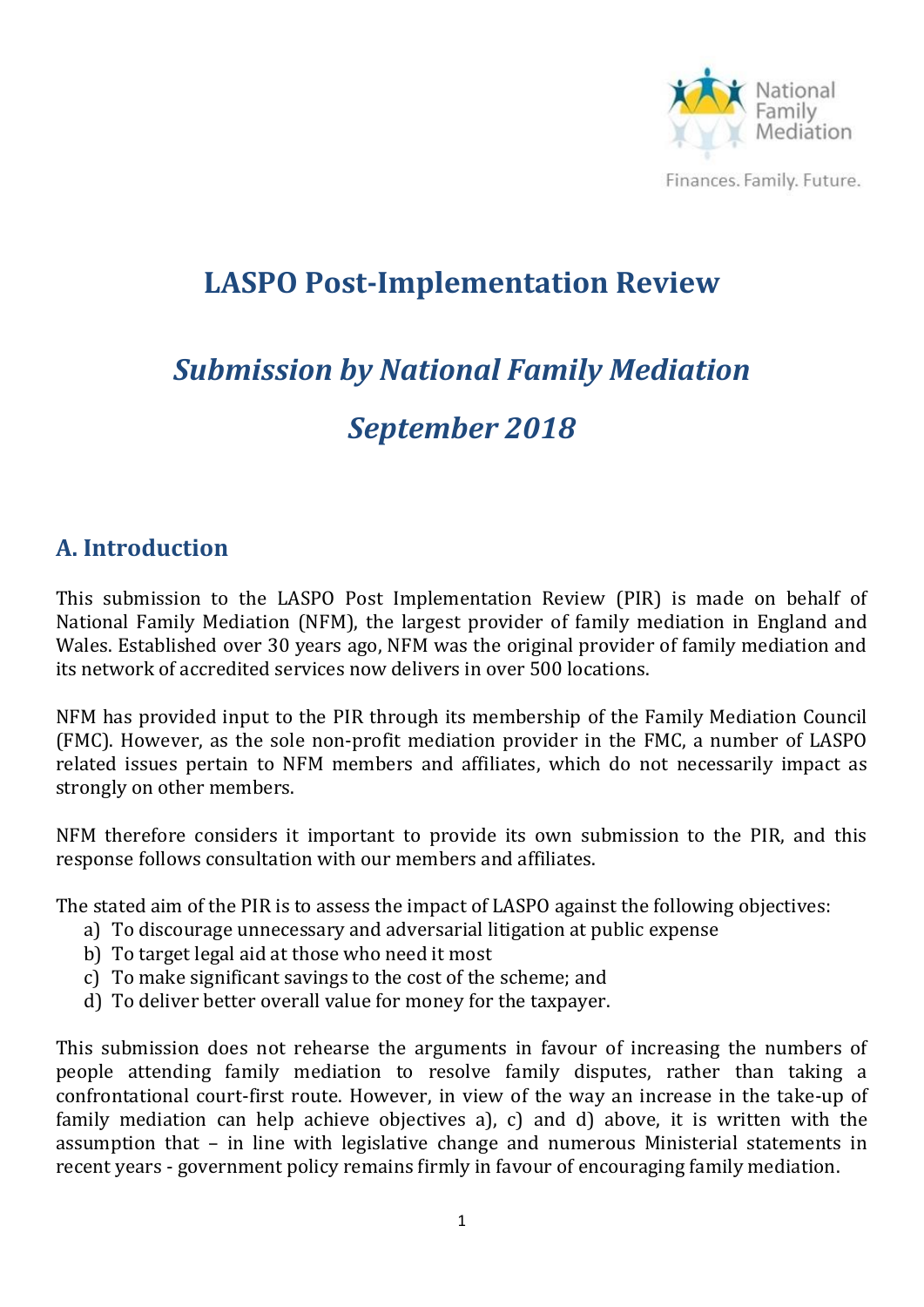# **B. Observations on the impact of LASPO**

A key paragraph of the [post-legislative memorandum](https://www.gov.uk/government/uploads/system/uploads/attachment_data/file/655971/LASPO-Act-2012-post-legislative-memorandum.pdf) which established the PIR admits the government has failed in its stated aim of increasing take-up of family mediation:

*The implementation of LASPO did not lead to increased take-up of either MIAMs or family mediation sessions, as anticipated. Instead, the opposite occurred, with the number of people attending publicly funded MIAMs and mediation falling (see Figure 1 below). In 2012–13, the year prior to LASPO, there were 31,000 MIAMs and 14,000 mediation starts. By 2016–17, these figures had fallen to 13,000 MIAMs and 7,700 mediation starts, reductions of 61% and 44% respectively. (Para 161, page 39)*

In the period immediately after the implementation of LASPO, court applications dropped. However, they have now returned to pre-LASPO numbers and the majority of cases now being considered in court feature litigants in person, and the burden to the tax payer has increased as a result.

NFM remains very concerned about future access for separating families to nonconfrontational settlements as well as, of course, the future of our profession.

When the LASPO changes were being introduced, NFM warned government of the expected impact and sadly we have been proved right.

Amongst LASPO's effects was an exponential rise in 'litigants in person', leading to severe delays and blockages in courts, combined with legally aided solicitor referrals to mediators drying up. Yet it was over a year before legislative efforts to increase family mediation take-up were implemented. This gap had a devastating impact upon voluntary sector mediation providers, resulting in the closure of a number of service providers due to declining numbers of referrals. Even now the knock-on effect is still felt with more provider organisations crumbling.

Evidence shows that lawyers are treating the current situation as they did pre-LASPO: Families are spending their money on solicitors, then being sent by those solicitors to a MIAM simply in order to tick the box that 'frees' them of any obligation to make settlements through full family mediation – which would save the families money, time and stress, whilst delivering better outcomes for their family. They then head back to the solicitor to spend still more money and still end up in court. Pre-LASPO, solicitors had legal aid for representation, they referred people to mediation to box tick then back again to spend more money. In effect, nothing has changed.

Mediators used to be able to claim government funding to carry out the so-called 'willingness test', where the ex-partner of the mediation client is contacted to determine if they are prepared to engage in mediation. However, the axing of the funding has provided a doublewhammy – again as we predicted. Not only are mediation services' finances hit by the funding withdrawal, but their ability to properly engage with the 'second party' to help them understand the benefits of mediation is hugely diminished, leading to a lower take-up all round.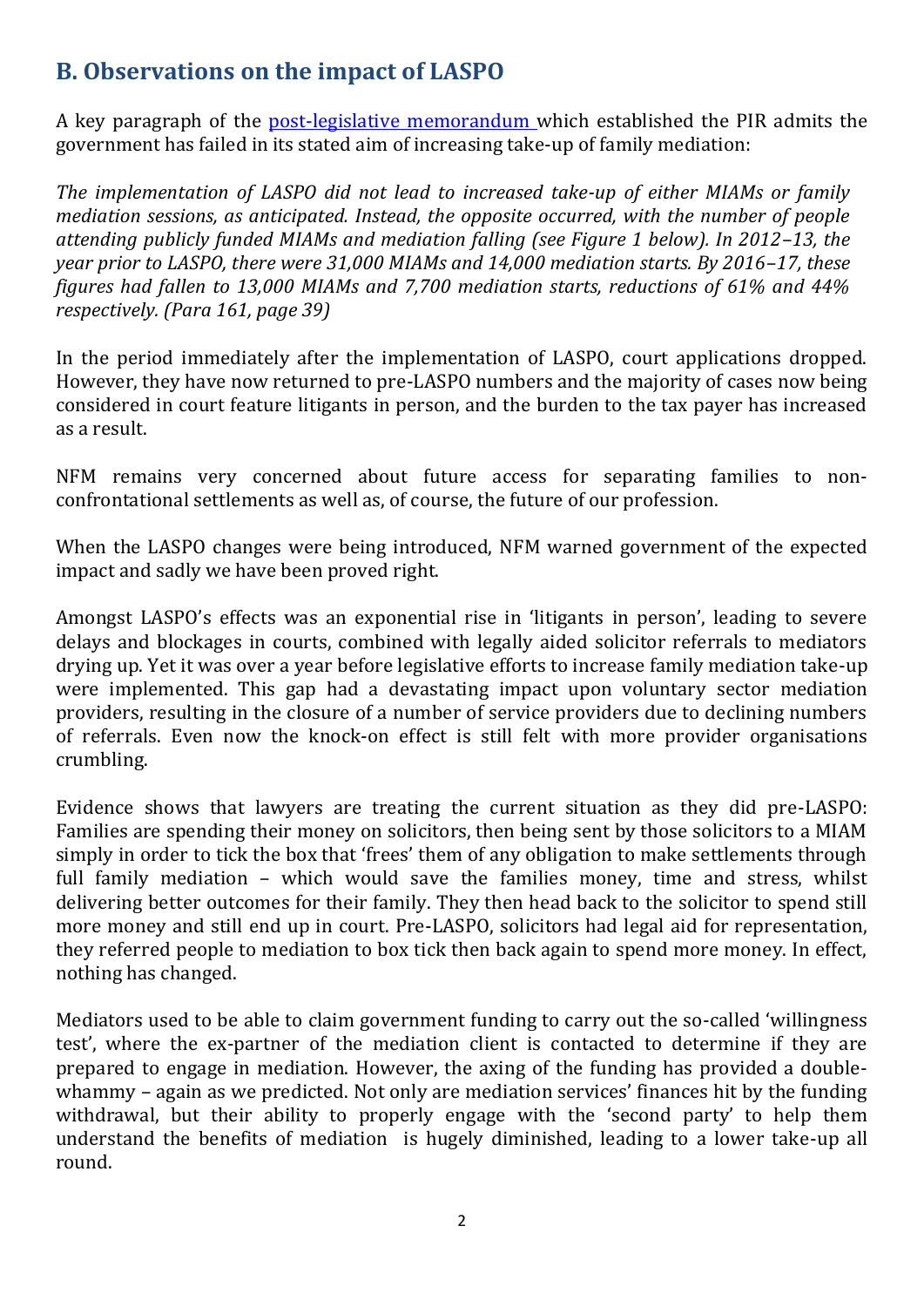The coalition government introduced the provision of the first mediation session for free. It was a laudable idea but appeared to have come from nowhere, since it was not part of the discussions of the Mediation Task Force established by then-Minister Simon Hughes MP. Its impact dealt a further blow to mediation providers – cutting their earnings because rates paid to providers by the government had not been reviewed since 2004.

Greater compliance with the compulsory MIAM process would mean more couples coming through mediators' doors, which in turn significantly increases the chances we then have of working with them to conduct successful family mediation processes, saving them and the taxpayer money and time and, crucially, providing better outcomes for everyone involved, especially the children.

We want the government to deliver access to justice, a part of which in the realm of family law is, promotion of and access to family mediation is an essential part.

One of the objectives of LASPO was to cut the cost of legal services to the public purse. In private family law matters it is difficult to argue that the taxpayer should pay for someone else's legal advice on divorce. Great strides were made to provide alternative services that would help families experiencing family breakdown keep control of their destiny after separation by using mediation. However the culture of divorce in England and Wales remains focused on legal solutions that are fundamentally adversarial and not conducive to encouraging personal problem solving behaviours. As long as this remains the case the taxpayer will forever foot the bill for relationship breakdown.

# **C. Proposals**

#### **a) Enforcement of existing court powers**

- Family courts have a vital role to play in signposting people to mediation. So the government needs to ensure the stronger hands-on enforcement of current court powers. We believe that boosting mediation numbers would not be difficult since court powers already exist which would help meet this aim. For example courts should always properly check the respondent has been approached, rather than allowing a situation where forms have simply been signed to smooth the applicant's route to court.
- There needs to be a court focus on promoting and supporting mediation, and ensuring that all applicants and respondents to court have at the very least attended a MIAM before they have an appointment with court. The Family Court Procedure Rules and the Child Arrangements Programme (Practice Direction 12b) expressly states that (6.1) *"The judge is obliged to consider, at every stage of court proceedings, whether non-court dispute resolution is appropriate."*
- Our experience shows that magistrates, judges, and court officials are bypassing the necessary process of getting the C100 and Form A paperwork signed by a mediator at a MIAM and anecdotally we hear judges say: *"you are here now so let's get on with it."* And in the next breath they lament that courts are not the place to solve contact issues or determine whether children should be collected at 3 or 3.30pm. Stronger monitoring and a more proactive government approach to enforcement would, we believe,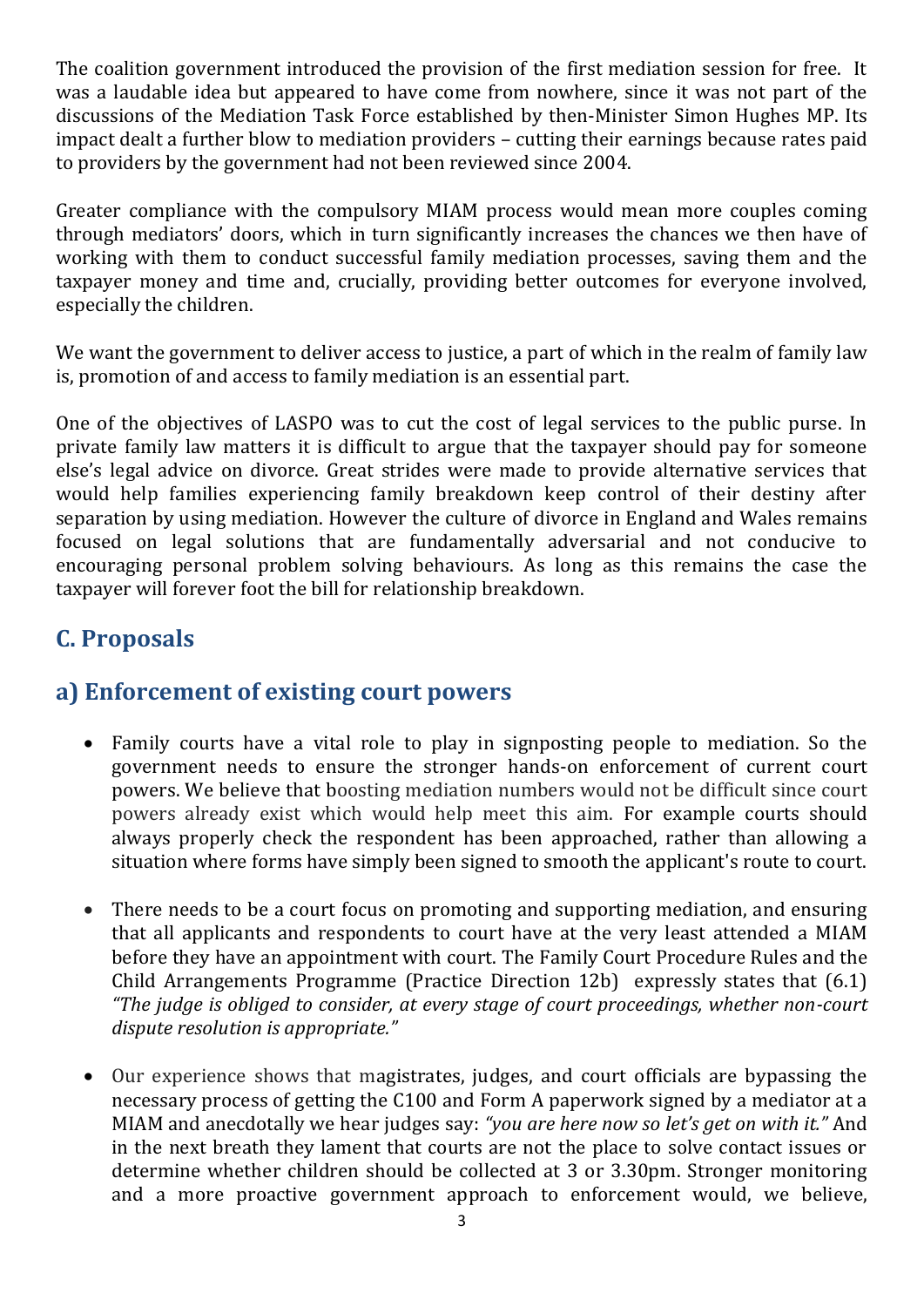transform the situation and avoid the embarrassment for Ministers of their current policy dying on its feet.

- There is no evidence that courts have altered their practice and embraced the revised procedure rules or child arrangements programme that would prove pivotal in transforming the culture of litigation in divorce in this country. Had this been the case legally aided mediation figures would have recovered substantially to at least the pre-LASPO numbers.
- Member feedback indicates that communication between court and mediation services is not currently working very well. One of our affiliated member services has cited that it works with only one family court and has well-established links with them. However, the member service finds the court seems reluctant to promote mediation directly, on the basis it might be seen to be giving preferential treatment to one mediation service above another. Consequently, they appear not to be promoting mediation at all, simply in order to avoid being seen as offering favouritism. This is not helpful to either the court or any mediation services. In fact, all that is required is for all court officials to have information on all mediation services in the court area and to pass them to court users who can then make an informed choice. Services across England and Wales continue to report a significant decrease in the number of legally aided clients attending their service, despite continuing profile-raising at libraries, CABS, job centres and other public places which have traditionally been ideal marketing outlets for mediators.
- Simplification of the C100 and Form A is urgently needed, so these key items of paperwork are understandable to the lay person.

# **b) Scrutiny of existing practice and pilots**

 We also ask the government to scrutinise the results of the Cafcass pre-court pilot. It has only just stopped taking new cases and so statistics may not yet be available but a view has been expressed amongst NFM affiliates that two main findings may emerge: a) cases have been identified which can be mediated, and agreements reached, which should never have needed to be in court in the first place; and b) it is not sustainable on a large-scale as they are funding only one joint session at legally aided rates.

# **c) Legislative / funded measures**

- Provide some financial incentive for solicitors to refer to mediation at present the main incentive they have is to find evidence of domestic violence to fund an application to court.
- Review and increase Legal Aid rates for mediation providers, in order to avoid the supply of mediators drying up completely.
- There is support amongst our membership for C2 MIAMs to become compulsory, so both parties can make an informed decision about mediation.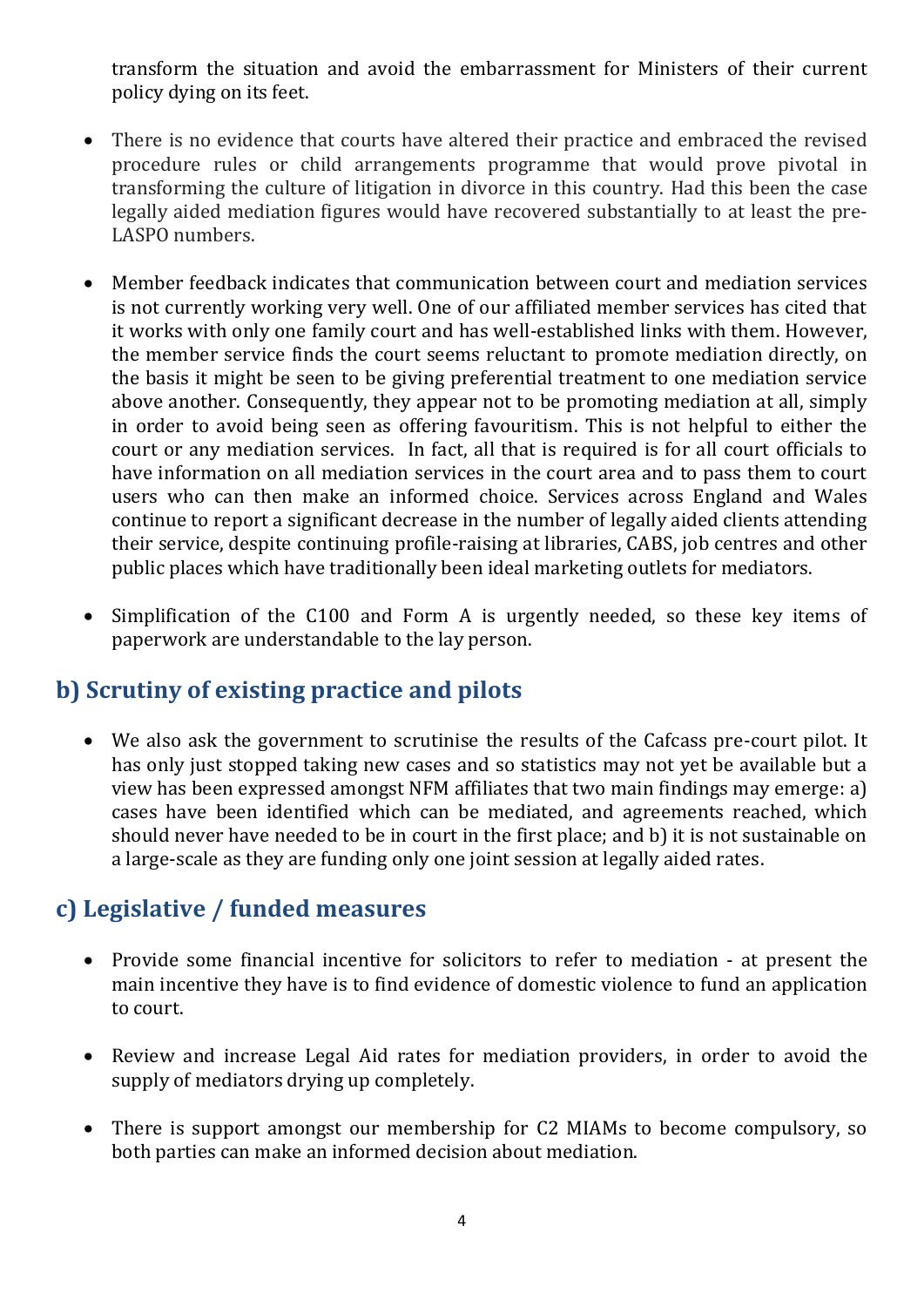- Introduce a system to register mediated agreements with the court so that if they don't work and clients want to go to court next rather than review in mediation the courts have a non-adversarial starting point. We understand this works well in other countries as clients are not motivated to go straight to court because they want something legally binding.
- Reinstate some form of funding to ascertain the willingness of the respondent.
- Fund MIAMS for all parties, as skilled triage which will save money further down the line in contested proceedings.
- Provide Separated Parents Information Programme (SPIP) for all applicants in children's matters including additional components about the range of help available before expensive court proceedings commence. SPIP is currently a court-ordered contact activity. Evidence from research shows that this intervention comes too late in proceedings, and feedback from participants tells us that the majority of people express concern that this programme becomes available to them at too late a stage. The same is said about mediation, so combining a meeting with a mediator with the opportunity to attend a SPIP programme before they are properly immersed in the court process would improve the outcomes for many more families, as well as saving the tax payer and government significant sums in the longer term.
- There is member support for a further national information campaign regarding different pathways following family breakdown – along the lines of the MOJ's 'Family Mediation First' campaign. There is also a view that more should be done to help people find accredited mediators in their area right from the start – for example better publicising the FMC database widely at court, putting a link on the same gov.uk page that people download their forms from, improving the central screening of applications, so that non-attendance at MIAM is rejected consistently.

# **d) Legal Aid**

- The Government of the day did not anticipate the fall of legally-aided family mediation when LASPO came into effect, and the evidence is that four years later the numbers of legally aided family mediations are still at less than 50% that they were in 2014. We appreciate that one aim of LASPO was to reduce the cost of the legal aid bill to the tax payer - and that perhaps government is content with the amount of payment it makes for this service. However, the cost of relationship breakdown has now shifted from paying lawyer fees and into other areas, the courts in particular, and this is the most expensive resource.
- The promotion of the availability of legal aid for family mediation has been at best very poorly managed and, even today four years later, there is confusion and misinformation about precisely what legal aid is available for family cases. This is particularly noticeable in the advice sector such as CABs which often remain unaware of the scope and availability of legal aid for family mediation. Experience indicates they can often also remain steadfastly ignorant of what family mediation can and does achieve.